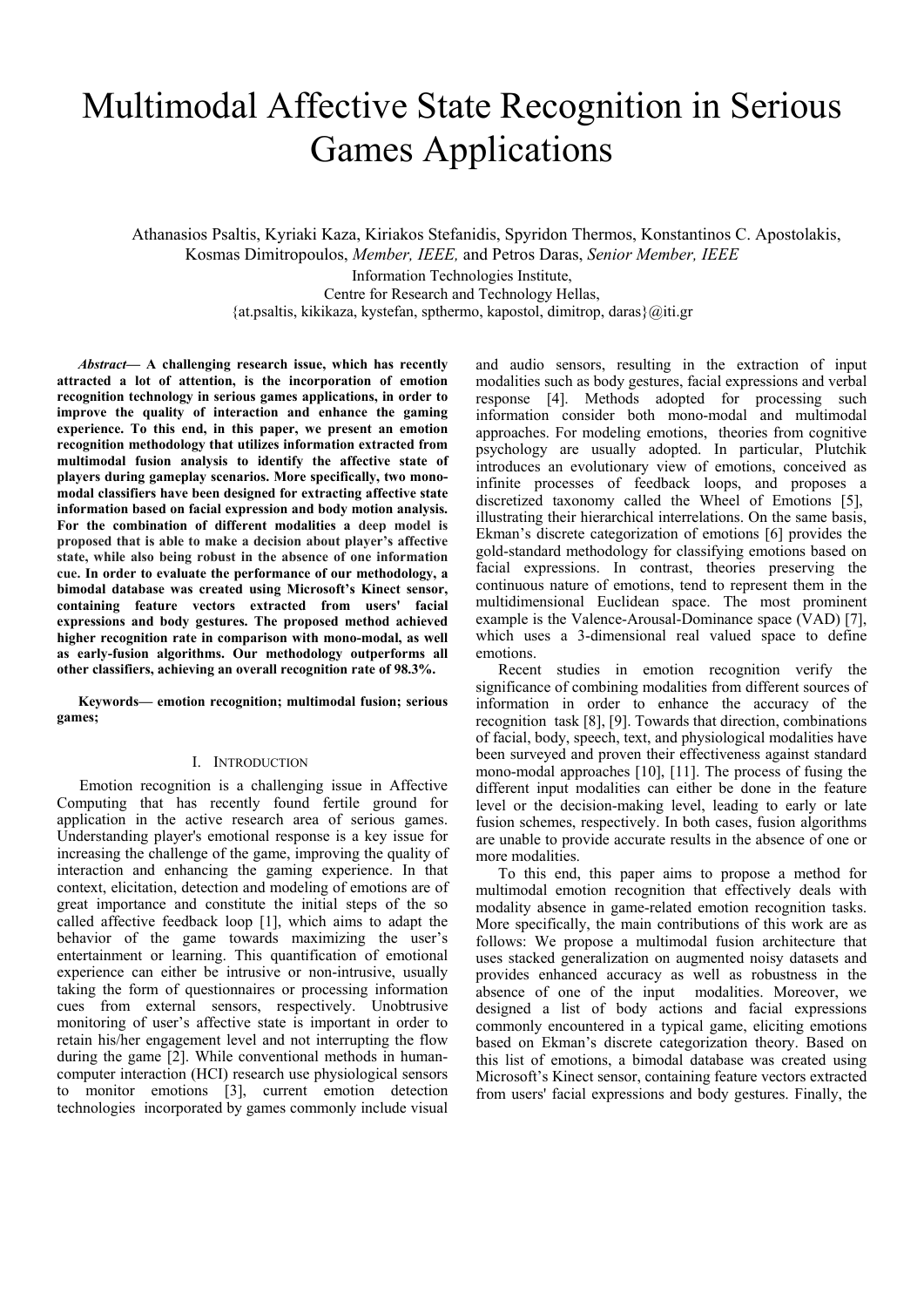efficacy of the proposed method was examined in an offline comparative setting against mono-modal, as well as earlyfusion algorithms.

The remaining of this paper is organized as follows: In Section II, the method of stacked generalization for multimodal fusion is described. Section III is dedicated to the construction of the bimodal database for game-elicited emotions. Finally, the experimental results are presented in Section IV, while conclusions are drawn in Section V.

## II. METHODOLOGY

### *A. Facial Expression Analysis*

Facial motion plays a major role in expressing emotions and conveying messages. The analysis of facial expressions for emotion recognition requires the extraction of appropriate facial features and consequent recognition of the user's emotional state that can be robust to facial expression variations among different users. Features extracted by applying facial expression analysis techniques can range from simply geo-locating and calculating actual anthropometric measurements, to summarizing an entire group of featuregroup elements under a single emotional category, such as happiness or surprise. Fig. 1 represents the overall structure of facial expression analysis features. Using sophisticated and well-trained shape and landmark tracking techniques, specific facial feature points can be identified and located for every consecutive frame obtained by a camera-like sensor. Early forms of low level data processing can then be applied to identify and track muscle activity into specific Action Units (AUs). These AUs can be seen as a form of mid-level representation of the raw data.



Fig. 1. Facial expression analysis features' structure.

 In this respect, we follow the approach described in [12] in which landmark processing leads to low-level facial features describing the three most expressive regions of the human face: the upper component, the middle component and the lower component. Subsequently, we distinct our extracted AU features in two categories, mainly upper face and lower face AUs [13], [14]. In order to extract the aforementioned set of AUs, we followed a similar approach as [13], which incorporates the feature tracking capabilities offered by a

dense-ASM tracking framework. More specifically, we employ two three-layer neural networks with one hidden layer to recognize AUs through a number of parameters defined by low-level features extracted for the upper and lower face regions. The ultimate goal of identifying and extracting AUs is to classify expressions under a certain emotion category [15]. We further concatenate the two neural network posteriors in a unified representation, and train an extra layer on top of them as shown in the left part of Fig.4.

#### *B. Body Motion Analysis*

The majority of state of the art emotion recognition frameworks capitalize mainly on facial expression or voice analysis, however, research in the field of experimental and developmental psychology has shown that body movements, body postures, or the quantity or quality of movement behavior in general, can also help us differentiate between emotions [16], [17]. To this end, we decided to extract a number of 3D body features, which are deeply inspired by psychological literature, as proposed in [18].

The 3D body movement features are extracted from jointoriented skeleton tracking using the depth information provided by Kinect sensor. More specifically, the extracted features are classified into the following broad categories: i) kinematic related features: kinetic energy, velocity and acceleration, ii) spatial extent related features: bounding box, density and index of contraction, iii) smoothness related features: curvature and smoothness index, iv) symmetry related features: wrists, elbows, knees and feet symmetry, v) leaning related features: forward and backward leaning of a torso and head as well as right and left leaning and vi) distance related features: distances between hands, distance between hand and head as well as hand and torso. An example of the kinetic energy measurement during the play of the "Path of Trust" prosocial game [19], is demonstrated in Fig. 2.



Fig. 2. Kinetic energy data measurement using the Kinect sensor during "Path of Trust" gameplay. The continuous blue line indicates Kinetic energy measurements over time through the entire session. The dotted red vertical line indicates the current frame. Top image depicts density calculation when user's body spatial extent is increased through the extension of the hands. Bottom image shows the corresponding measurement when the student's body is contracted.

For the combination of different set of features, we propose a two-layered network in which we have stacked seven NNs, six at the first layer and one at the second layer. Each layer is trained separately, starting from base layer and moving up to the second, with no feedback from the higher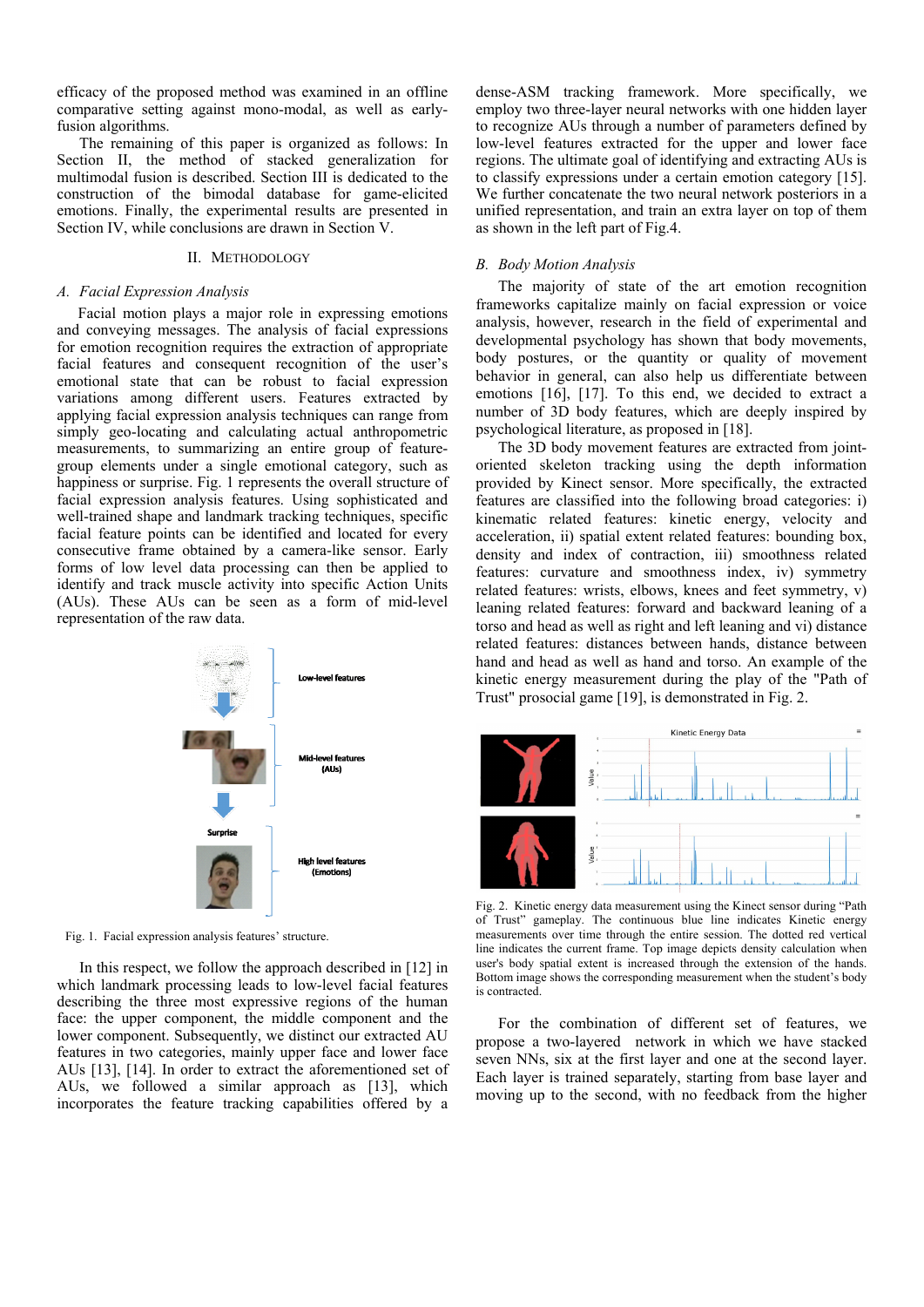layer to the lower layer. Each NN of the first layer receives as input the features of a different group of features. Then, the output probabilities of the first layer are fed as input to the second one and a separate NN is trained. The output probabilities of the second layer constitute the classification result of the body motion analysis mono-modal classifier as shown in the right part of Fig.4.

# *C. Dynamic Fusion of Input Modalities*

The multimodal fusion process is responsible for measuring the affective state using a series of visual cues.Τhe number of available sensors, and the total number of features that can be extracted throughout the duration of a single gameplay session, determine the choice of the appropriate level of feature abstraction, leading to robust and reliable decisions in the fusion process. In a similar way to monomodal expression recognition, the fusion algorithms (different fusion schemes are presented for comparison reasons in the experimental results) will process either low-level feature group or high-level features in order to reach a decision on the player's affective state. Thus, facial expression data could be directly fed to our fusion algorithms, as they contain the required information in each frame. On the other hand, extracting body motion analysis features that can be fused along with the facial expression data is a challenging task. Furthermore, body motion analysis data are crucial in generating multi-modal data in gameplay environments where players' facial analysis data are noisy or even missing. Therefore, we propose a multimodal fusion architecture that uses stacked generalization on augmented noisy datasets and provides enhanced accuracy as well as robustness in the absence of one of the input modalities.

Early and late fusion approaches mainly differ in the way they combine the results from feature extraction on the various modalities. The latter fuses mono-modal decisions into a multimodal semantic representation rather than a multimodal feature representation. As a result, the fusion of decisions becomes easier, while reflecting the individual strength of modalities. Moreover, the late fusion approaches are able to draw a conclusion even when some modalities are not presented in the fusion process, which is hard to achieve in the early fusion approach. In addition, late fusion schemes offer flexibility, in a way that different computational models could be used to different modalities.



Fig. 3. Bi-modal late fusion scheme.

Recent studies have shown that, deep learning networks can be applied at feature level as well as at decision level, being trained directly on raw data or decisions accordingly. In

this direction, we employ a late fusion scheme, where each intermediate classifier is trained to provide a local decision. In terms of affect, local classifiers return a confidence as a probability in the range of [0, 1] in a set of predefined classes. The local decisions are then combined into a single semantic representation, which is further analyzed to provide the final decision about the task. The aforementioned scheme for late fusion is illustrated in Fig.3.

In the proposed stacked generalization approach, we follow the late fusion scheme described above. Given a sequence of Kinect's data streams, we extract feature vectors from users' facial expressions as well as from body gestures. Then, the extracted feature vectors are fed to separate unimodal classifiers. After learning each NN model, the posteriors of the hidden variables can then be used as a new representation for the data. By adopting unified representations of the data, we can learn high-order correlations across modalities. Deeper networks with fewer hidden variables can provide simpler, more descriptive model. Therefore, we consider training an NN over the pre-trained layers for each modality, as motivated by deep learning methods. We stack NNs and train them layer-wise by starting at the base layer and moving up. This is a directed model since there is no feedback from higher layers to the lower layers, as shown in the lower part of Fig.4. This layer-wise architecture improves performance, while avoiding overfitting. In the experimental results the proposed method is compared against mono-modal, as well as early-fusion (SVM, ANN) and late fusion (Linear Weighted) algorithms.



Fig. 4. The proposed architecture of the multimodal fusion method.

## III. RGB-D BIMODAL DATABASE

In order to evaluate the performance of our methodology, we created a dataset with Microsoft Kinect recording of people performing 5 basic emotions (Anger, Fear, Happiness, Sadness, Surprise), which are commonly encountered in a typical game. We define a "neutral" category, to classify all frames where there is no motion indicating any of the distinct remaining emotion classes. Body movements and face expression were selected based on the literature described in previous sections. Dataset contains 450 videos from 15 subjects. Each video begins with a close to neutral expression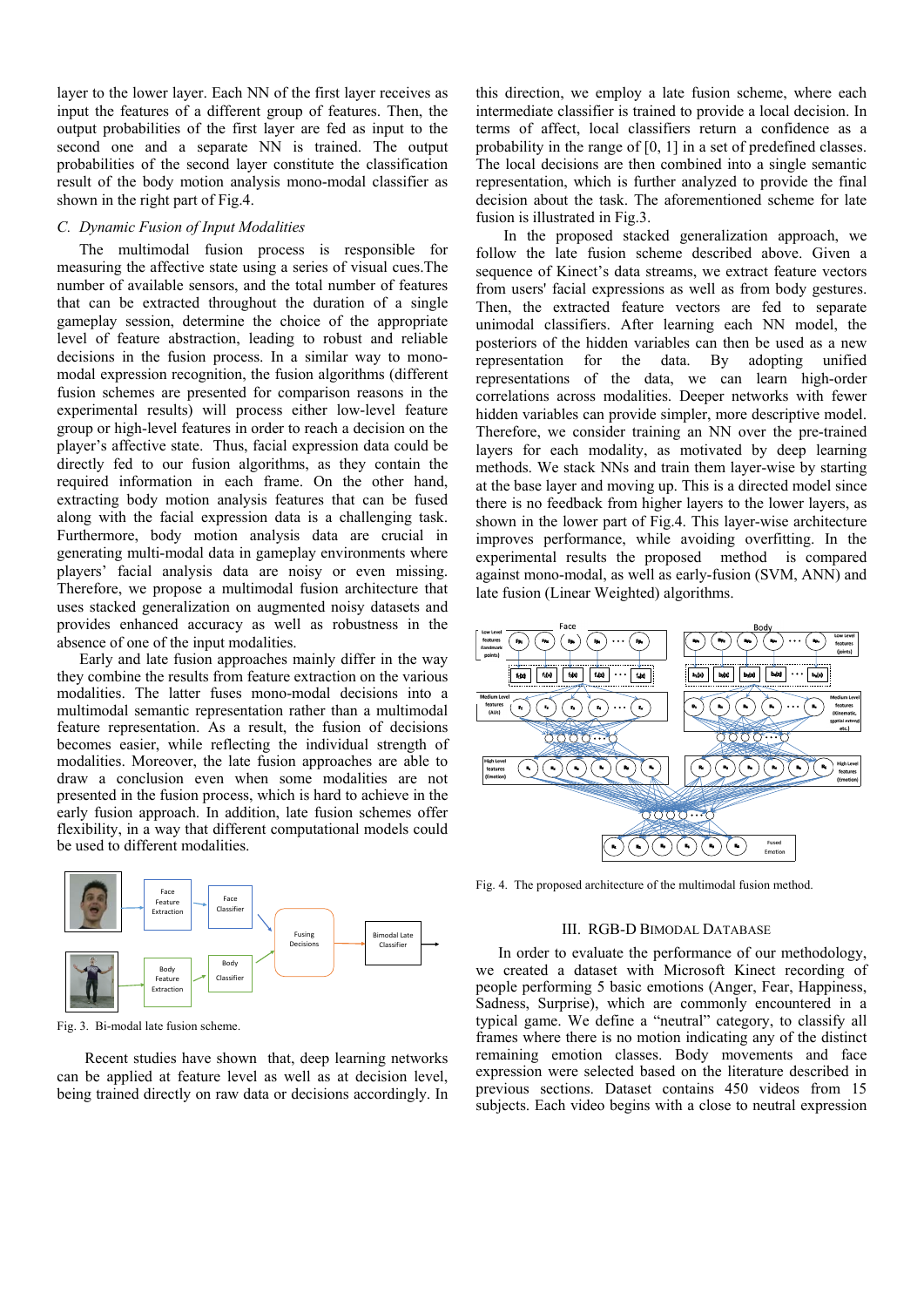and proceeds to a peak expression. The total duration of its video is 3 seconds. Subjects were shown a short video with the aforementioned movements and afterwards they were asked to perform each movement according to their personal style, 5 times, in front of a Kinect sensor. The emotion label refers to what expression was requested rather than what may actually have been performed. Fig. 5 showcases a selection of these movements.



Fig. 5. Dataset Movements expressing five emotions

Inspired by the work of [20] we propose the training of the fusion model using an augmented noisy dataset with additional samples that have only a single-modality as input. In practice, we added samples that have neutral state for one of the input modalities (e.g., face) and original values for the other input modality (e.g., body). Thus, a third of the training data contains only facial expressions, while another third contains only body gestures, and the last one has both face and body information.

### IV. EXPERIMENTAL RESULTS

For the evaluation of facial expression recognition method, we used the baseline set of the Facial Expression Recognition and Analysis (FERA) challenge [21], which is a designated subset of the GEMEP database [22]. The dataset, which was made publicly available as part of the challenge, was created to measure the detection rates of AUs. For comparison reasons, we formalized our results against the baseline method of the FERA 2011 challenge in order to see how our neural networks performs on an entirely different dataset. The results of the AU detection, measured using F1-score for direct comparison of our approach against the FERA 2011 baseline method [21] and the corresponding reported results of a naïve AU detector, are depicted in Fig. 6.



Fig. 6. Comparison of the proposed AU detection method against the FERA 2011 baseline method and a naive AU detector. For the comparison of the methods we use the F1-score metric in nine most common AUs. Our approach (grey) outperforms FERA 2011 baseline method(blue) and a naive AU detector (orange) in almost all tested AUs.

Similarly, in order to evaluate the performance of body mono-modal classifier, we created a dataset containing Kinect recordings of body movements, which express the 5 basic emotions that are likely to appear in a gameplay scenario. The proposed deep learning network classifier outperformed a number of state of the art classifiers with a recognition rate of 93%. The detailed results of these comparative study are presented in Fig.7.



Fig. 7. Comparison of the proposed body motion analysis algorithm for emotion recognition against a number of state of the art classifiers.

Finally, for the evaluation of the proposed multimodal affective state recognition method, we examined whether the proposed fusion algorithm performs better than the intermediate mono-modal classifiers as well as a number of different multimodal approaches. More specifically, we compared the performance of the proposed algorithm against the recognition rates of mono-modal classifiers (both face and body) as well as against the recognition rates of various multimodal schemes (e.g., Linear Weighted, Non Linear SVM and Shallow MLP). As shown in Fig. 8, the proposed model outperforms all other methods, both mono-modal and multimodal (early and late fusion approaches), with a recognition rate of 98.3%. As we can see, the two monomodal classifiers provide high recognition rates similar to those of early fusion algorithms, i.e., non Linear SVM (N-L SVM) and Shallow NN, while the proposed fusion method outperforms the linear weighted-based late fusion approach, with an improvement of 6,7%.



Fig. 8. Comparison of the proposed fusion algorithm against face and body mono-modal classifiers, two early fusion approaches (N-L SVM and Shallow NN) and a late fusion multimodal method (Linear Weighted).